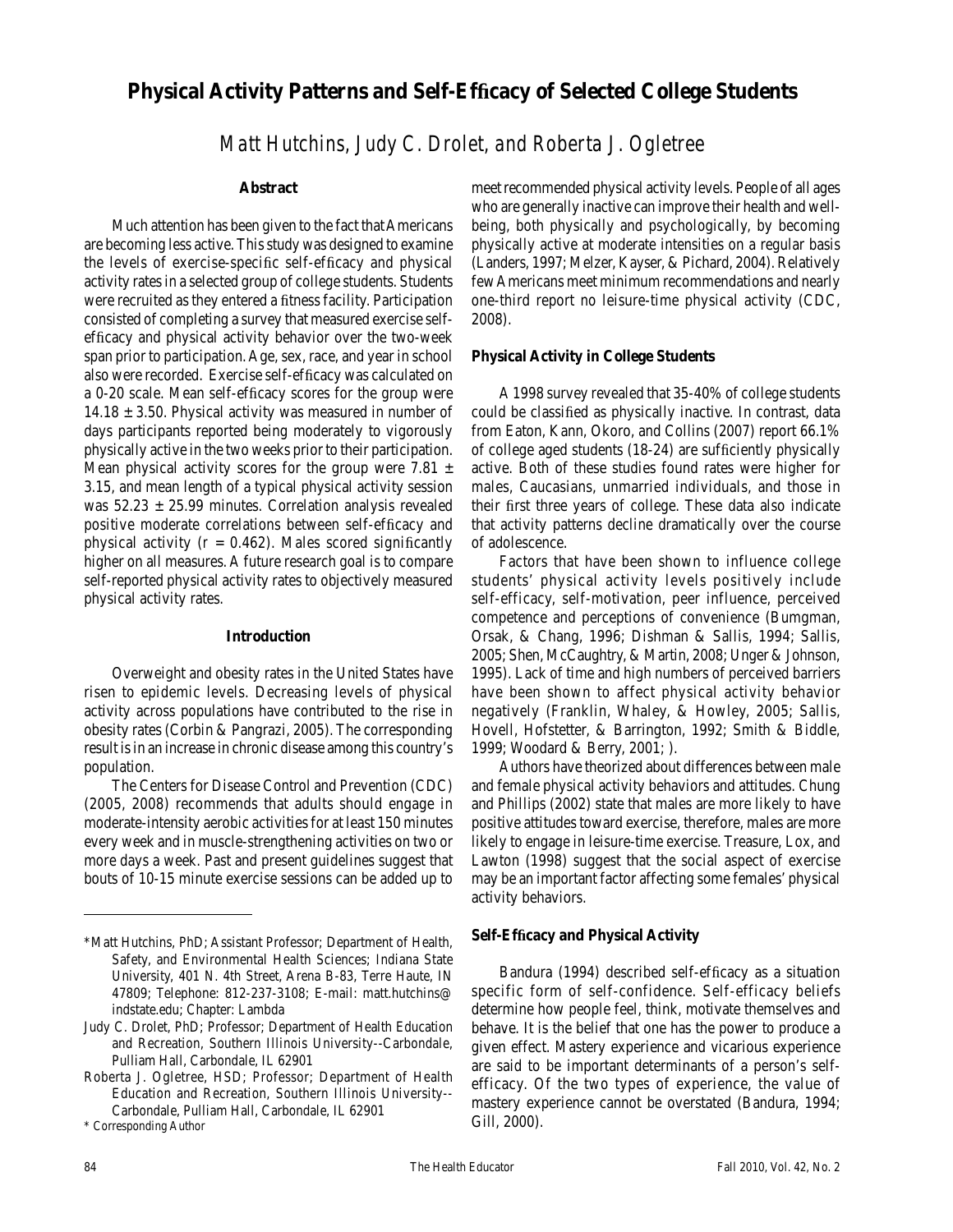Exercise self-efficacy is defined as the conviction that one can successfully engage in physical activity and adhere to an exercise regimen (Strecher, McEvoy, Becker, & Rosenstock, 1996; Woodard & Berry, 2001). It is said to be the strongest mutable predictor of physical activity among adults in general (Clark & Notwehr, 1999). Several other authors also have shown self-efficacy to be a strong influence on physical activity behavior (Bumgman, et al., 1996; Clark & Notwehr, 1999; Shen, et al., 2008; Shen & Xu, 2008; Strecher et al., 1996; Woodard & Berry, 2001). A major difference between this study and past research efforts is the use of an exercise-specific scale. Schwarzer and Renner (2005) demonstrated that self-efficacy related to one behavior does not necessarily equate to self-efficacy in other behaviors. Their work suggests the need for use of behavior-specific scales.

#### **Methods**

## **Participants**

Three hundred twenty-four adult male and female participants were recruited for this study. All participants were currently enrolled in college or university level coursework and at least 18 years of age. Participants were recruited as they entered a selected fitness facility and asked to complete the survey instruments. Individuals not currently enrolled in college or university level coursework were excluded from this study. Mean age of participants was  $24.13 \pm .04$  years.

## **Research Design**

A descriptive, correlational design was used for this study. This study used three survey instruments to collect data related to self-efficacy, physical activity behavior, and demographics. These scores were added together to yield a sum self-efficacy score. The physical activity and demographic portion of the instrument asked participants to self-report physical activity levels for the previous week and to report age, sex, year in school, and race.

## **Self-Effi cacy Scale**

The self-efficacy scale was developed by Schwarzer and Renner (2005) to examine the relationship between self-efficacy, behavioral intentions, and actual behavior. Permission to use the scale was given to the researchers prior to any data collection efforts. Five items were scored on a 4-point Likert-type scale where  $1 = \text{very uncertain}, 2$  $=$  rather uncertain,  $3 =$  rather certain, and  $4 =$  very certain. Items were designed to assess the participants' perceived ability to overcome a variety of barriers to carry out exercise intentions. These responses were added together for a sum score with a theoretical range of 5 to 20. Higher sum scores are theorized to be associated with greater degrees of exercise self-efficacy. Internal consistency (Cronbach's alpha) for the scale was alpha =  $0.88$  (Schwarzer & Renner, 2005). Schwarzer and Renner also report the correlation of exercise self-efficacy with intention to exercise at .327 and with actual exercise behavior at .388. These correlations were statistically significant at the .01 level with a 2-tailed test.

Evidence for the validity of the scales is also given. Schwarzer and Renner (2005) state that behavioral intentions and reported health behaviors were chosen as criteria for construct validity. Perceived self-efficacy is regarded as a suitable predictor of behavioral intentions and reported health behaviors. Correlation of exercise self-efficacy with behavioral intentions was found to be .327. This correlation was significant at the .01 level. The authors infer construct validity based on this correlation.

#### **Physical Activity and Demographics Survey**

Physical activity survey questions included: average time in minutes of each exercise session and number of days the participant reported being moderately to vigorously active for a total of at least 30 minutes during the previous two weeks. Time in minutes of each exercise session was reported as a continuous variable. Number of days during the previous two weeks on which the participants engaged in moderate to vigorous physical activity was recorded as a continuous variable with a theoretical range of scores, from 0 to 14 days. These did not have to be consecutive days of physical activity. Demographics included age, sex, year in school, and race. A summary of demographic data is presented in Table 1.

#### **Results**

Exercise self-efficacy was shown to be predictive of physical activity behavior. Multiple linear regression analysis suggested that exercise self-efficacy statistically contributed a significant amount of variance in the frequency of physical activity ( $r = .462$ ,  $p < .05$ ). Exercise self-efficacy predicted

### Table 1.

*Summary of Categorical Demographics from the Study (N = 324)*

| Number | Percent of total   |
|--------|--------------------|
|        |                    |
| 196    | 60.49              |
| 128    | 39.51              |
|        |                    |
| 297    | 91.67              |
| 21     | 6.48               |
| 6      | 0.02               |
|        |                    |
| 83     | 25.62              |
| 118    | 36.42              |
| 123    | 37.96              |
|        | Freshmen/Sophomore |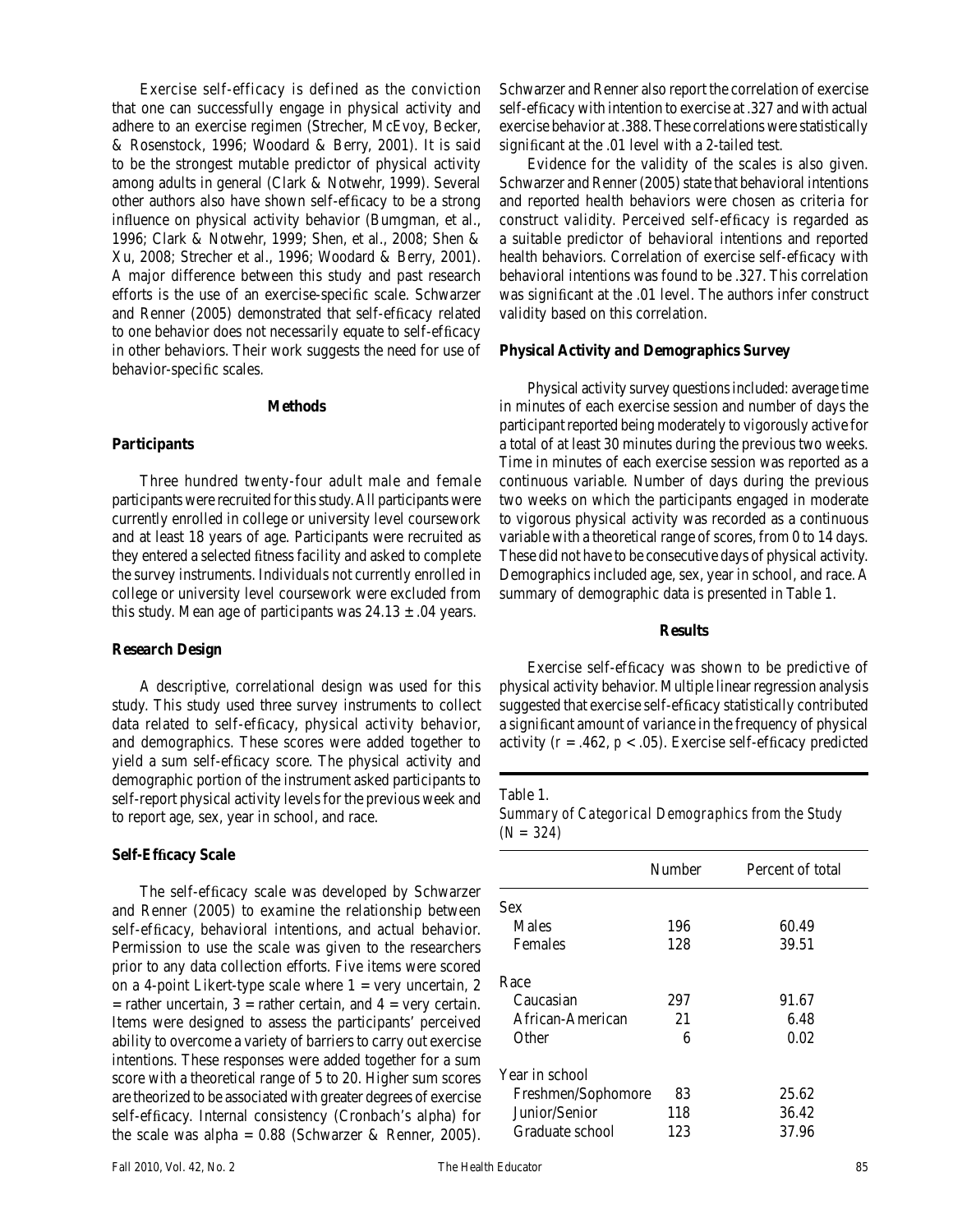### Table 2.

|                                      | Males<br>Females |               |        |                  |
|--------------------------------------|------------------|---------------|--------|------------------|
|                                      | Mean (SD)        | Mean (SD)     | t      | $\boldsymbol{p}$ |
| Self-efficacy                        | 14.53(3.61)      | 13.67(3.30)   | $-2.2$ | $.032*$          |
| Physical activity<br>Days            | 8.15 (2.98)      | 7.29(3.33)    | $-2.4$ | $.016*$          |
| Physical activity<br>Time in minutes | 55.71 (25.40)    | 48.75 (26.57) | $-2.4$ | $.018*$          |
| <i>Note.</i> $*_{p} = .05$           |                  |               |        |                  |

this study.

Self-efficacy scores were significantly higher among male participants compared to female participants. As stated previously, exercise self-efficacy was found to have a low positive correlation with physical activity as measured by

Data analyses showed that the mean number of days participants were physically active was  $7.81 \pm 3.15$  days of 14 days. Data suggested males were more likely to be physically active than their female counterparts. This difference was statistically significant at the .05 level. Supporting past research, physical activity rates were higher for freshmen and sophomores than for graduate students. Comparisons among various ethnic groups were difficult to make due to the low number of participants from diverse ethnic groups. A large proportion of the participants listed their race as Caucasian. Finally, participants were asked to indicate how many minutes one of their typical exercise sessions lasted. Mean

*Independent t-tests Between Male and Female Self-Efficacy and Physical Activity Scores (N = 324)* 

nearly 8% of the variance in the frequency of physical activity  $(R<sup>2</sup> = .079)$ . Independent *t*-tests revealed that self-efficacy, physical activity in number of days, and time in minutes were significantly different for males and females at the .05 level  $(p < .05)$ . Age of male and female participants was not significantly different at the .05 level. The results of independent *t*-test analyses are presented in Table 2.

Pearson product-moment correlations revealed low positive correlations among self-efficacy and physical activity in number of days and time in minutes. Sex of participants was significantly correlated with self-efficacy, physical activity in number of days and time in minutes. Results of the correlation analysis are presented in Table 3.

This study defined exercise self-efficacy as the ability to overcome certain barriers and manage to carry out physical activity behavior. Mean self-efficacy scores for the group were found to be  $14.19 \pm 3.50$  on a 20-point scale.

Table 3.

*Summary of Correlation Analysis (N = 324)*

Self-efficacy Physical activity Physical activity Age Sex Days Time in minutes Self-efficacy 1.00 .462\*\* .372\*\* .069 .119\* Physical activity 1.00 .354\*\* -.097 .134\* Days Physical activity 1.00 .012 .131<sup>\*</sup> Time in minutes  $Age$  1.00 .084  $S$ ex  $1.00$ 

*Note.*  $**p = .01$  (2-tailed);  $*p = .05$  (2-tailed)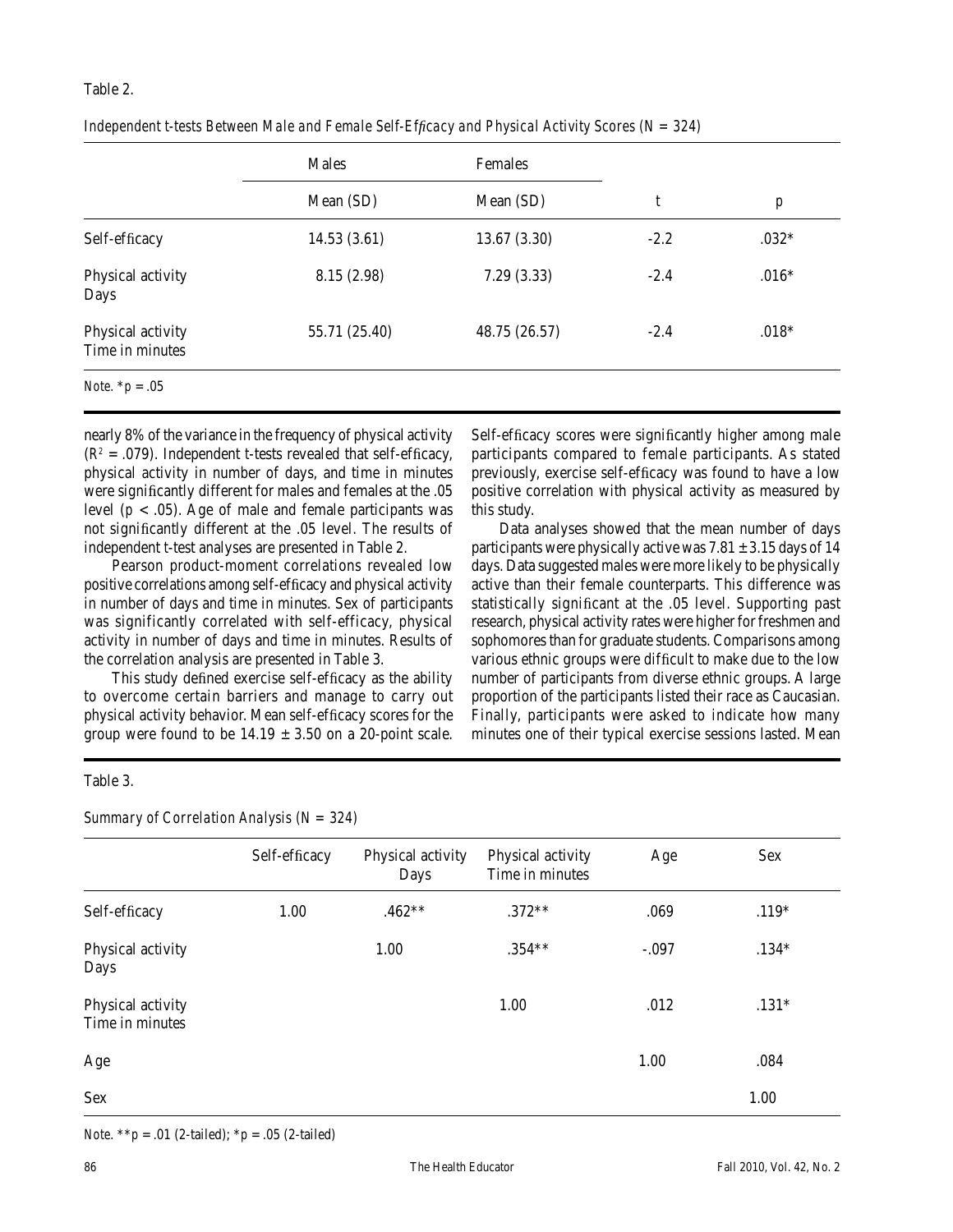scores for number of minutes was found to be  $52.23 \pm 25.81$ minutes with a mode of 60 minutes. Current findings suggest that once participants physically go to a fitness facility, they are likely to exercise according to recommendations for intensity and time. Time in minutes, in particular, may be inflated by self-reported data.

#### **Discussion**

Primary limitations were that the study relied on participant self-reports and did not address all variables that have been linked to physical activity behaviors. These results may not be generalizable to other populations. A more diverse sample is recommended for future studies. As mentioned previously, Caucasians and graduate students were overrepresented in this study. It is unclear why Caucasians were overrepresented in this study. Data collection times and days were staggered for the purposes of obtaining a more diverse population, but these measures did not achieve that goal.

A goal for health educators is to devise measures that will increase the number of Americans who meet physical activity recommendations. Part of this effort involves a greater understanding of the determinants of physical activity. It is imperative that future research efforts focus not only on these determinants, but also on the relationships among them. Several studies report the impact of self-efficacy on physical activity; however, few of these studies measured exercise-specific self-efficacy.

Self-efficacy theory suggests that those who are confident in their abilities to execute a behavior, even when confronted with barriers, are more likely to engage in that behavior (Bandura, 1986). Self-efficacy theorists go on to state that those with higher levels of self-efficacy are more likely to challenge themselves in relation to the specified behavior. This aspect was evidenced by the fact that those with higher levels of self-efficacy were more likely to be not only physically active more frequently, but were likely to be active for longer amounts of time. The results of this study are similar to those of other studies. Self-efficacy was a significant predictor of physical activity behavior in terms of both frequency and duration (Bumgman et al., 1996; Clark & Notwehr, 1999; Shen et al., 2008; Shen & Xu, 2008; Strecher et al., 1996; Woodard & Berry, 2001). Results of this study also suggest that once participants physically entered the fitness facility, they were likely to meet physical activity recommendations in relation to time. Getting people to fitness facilities on a regular basis may be a way for health educators to increase physical activity rates. This study, like others, relied on participant self-reports. Future studies should include actual measures of physical activity patterns based on caloric expenditure. Higher self-efficacy, as measured by this study, indicated a perceived ability to overcome certain barriers and still manage to carry out exercise intentions. Males, as evidenced by self-efficacy scores, appear to be more comfortable with exercise-related behaviors and in their

ability to overcome barriers to exercise. As a result, males reported higher levels of physical activity, both in number of days and time in minutes. The authors of this study theorize that males scored higher on the exercise related self-efficacy scale for a variety of reasons. Societal and cultural influences on males and females likely affect self-efficacy and exercise behaviors (Chung & Phillips, 2002).

Recommendations for future research and programming would include focusing on people under the age of 21 and comparing self-reported data to objectives measures of physical activity. Behavior theory suggests that, like many behaviors, physical activity patterns are determined early in life. Increasing self-efficacy at young ages may lead to increased physical activity as a person ages. This is important because research continues to show that physical activity rates decrease as people get older (CDC, 2008). In addition, it appears that giving people choices in relation to physical activities increases motivation and self-efficacy. Shen and Xu (2008) conclude that several variables, both physical and psychological, affect physical activity motives. Therefore, greater attention should be given to ecological approaches that account for a variety of physical, psychological, and social factors. Finally, it is clear that more research needs to be done with exercise specific scales.

The implications these data have for health education are numerous. With the ever-increasing focus on obesity prevention and increasing physical activity behaviors, health educators will be asked to develop and implement programs addressing these issues. Knowledge of factors that influence physical activity behavior and contribute to obesity is crucial to planning effective programs. These type efforts may lead to increased collaboration with other health-related professionals and should place an emphasis on the overall benefits of physical activity and on increasing physical activity rates across the population.

### **References**

- Bandura, A. (1986). *Social foundations of thought and action: A social cognitive theory.* Englewood Cliffs, NJ: Prentice Hall.
- Bandura, A. (1994). Self-efficacy. In V. S. Ramachaudran (Ed.), *Encyclopedia of human behavior* (pp. 71-81). New York: Academic Press.
- Bumgman, T. J., Orsak, K. C., & Chang, C. L. (1996). Factors affecting adherence to a worksite wellness program. *Medicine and Science in Sports and Exercise, 28*(5), 85-86.
- Centers for Disease Control and Prevention. (2005). *National center for health statistics: About healthy people 2010.*  Washington, DC: U. S. Government Printing Office. Retrieved from http://www.cdc.gov/nchs/
- Centers for Disease Control and Prevention. (2008). *Physical activity for everyone: The importance of physical activity. Risk behavior survey.* Washington, DC: U. S. Government Printing Office. Retrieved from http://www. cdc.gov/nchs/faststats/exercise.htm